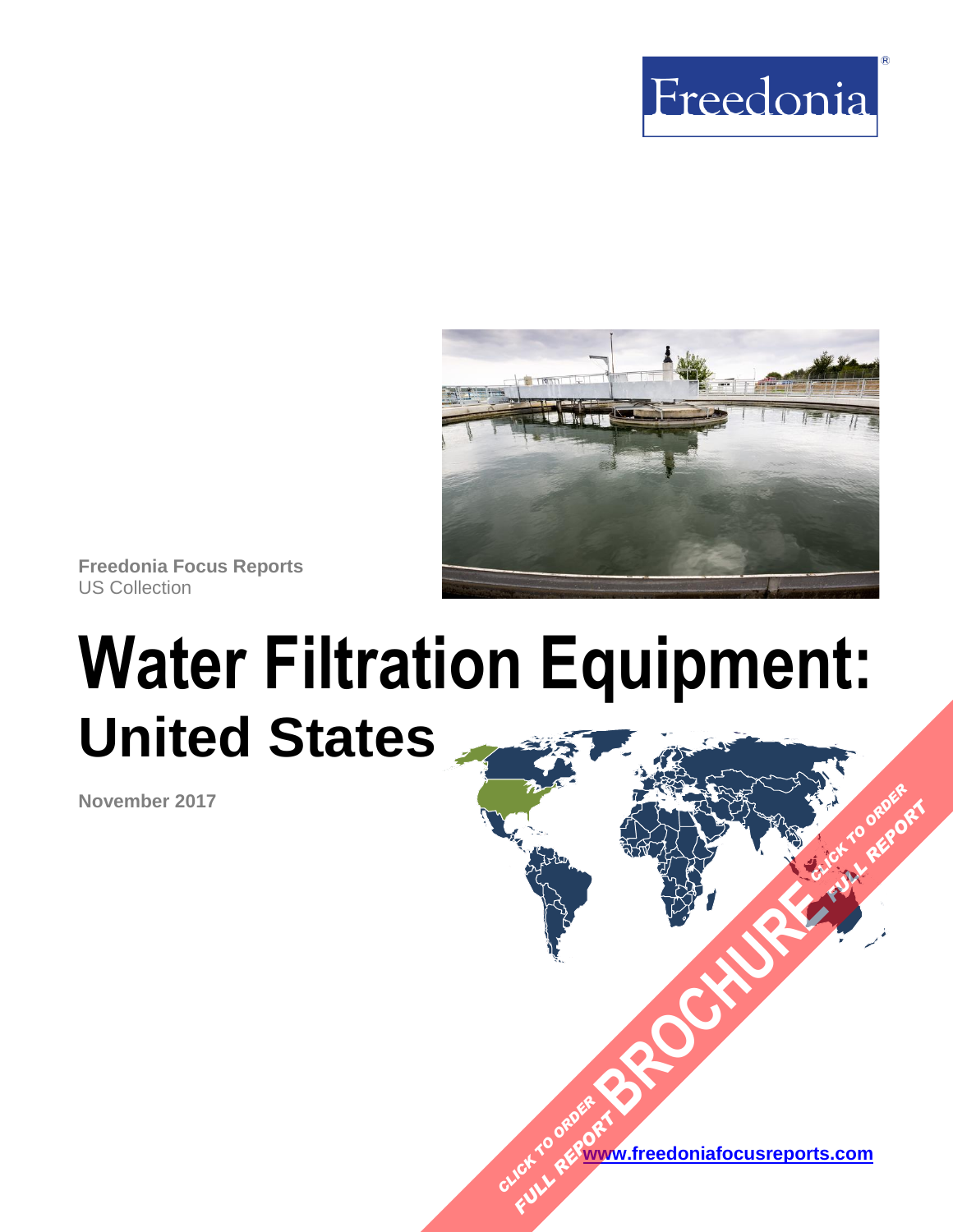## **Table of Contents**

| 1. Highlights                                 | 3              |
|-----------------------------------------------|----------------|
| 2. Market Environment                         | 4              |
| <b>Historical Trends</b>                      | 4              |
| Key Economic Indicators                       | 5              |
| <b>Water Treatment Overview</b>               | 6              |
| <b>Environmental &amp; Regulatory Factors</b> | $\overline{7}$ |
| <b>NAFTA Outlook</b>                          | 8              |
| 3. Segmentation & Forecasts                   | 10             |
| Products                                      | 10             |
| <b>Conventional Filtration</b>                | 11             |
| <b>Membranes</b>                              | 12             |
| <b>Markets</b>                                | 14             |
| Municipal                                     | 15             |
| Manufacturing                                 | 15             |
| <b>Commercial &amp; Residential</b>           | 16             |
| Oil & Gas                                     | 16             |
| <b>Other Markets</b>                          | 17             |
| 4. Industry Structure                         | 18             |
| <b>Industry Characteristics</b>               | 18             |
| <b>Market Leaders</b>                         | 19             |
| <b>Danaher Corporation</b>                    | 19             |
| Ecolab                                        | 20             |
| Evoqua Water Technologies                     | 20             |
| 5. About This Report                          | 21             |
| Scope & Method                                | 21             |
| Sources                                       | 22             |
| <b>Industry Codes</b>                         | 22             |
| <b>Resources</b>                              | 23             |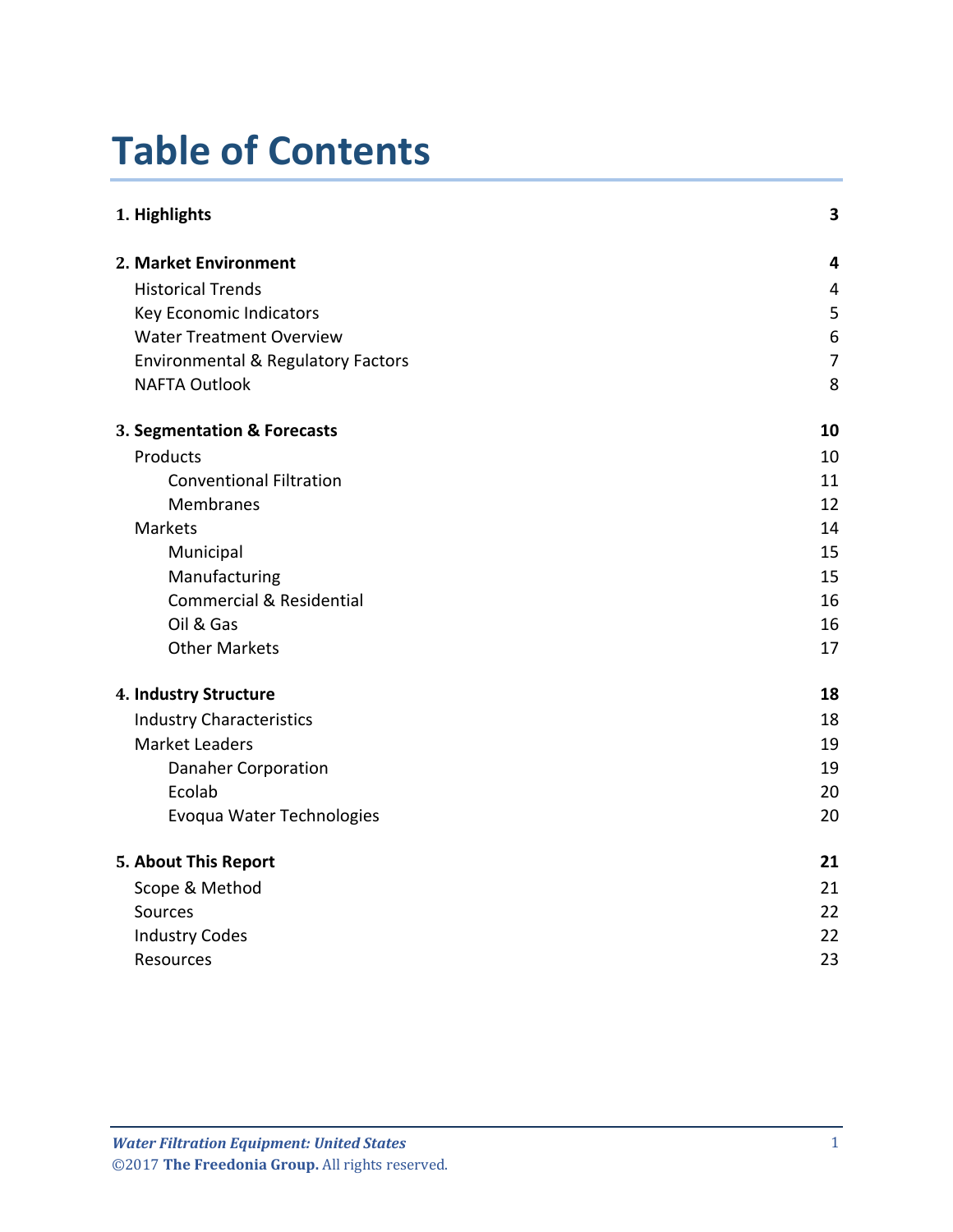## **List of Tables & Figures**

| Figure 1   Key Trends in the US Water Filtration Equipment Market, 2016 - 2021     | 3  |
|------------------------------------------------------------------------------------|----|
| Figure 2   US Water Filtration Equipment Demand Trends, 2006 - 2016                | 4  |
| Table 1   Key Indicators for US Water Filtration Equipment Demand, 2006 - 2021     |    |
| $(US5)$ bil)                                                                       | 5  |
| Figure 3   NAFTA Water Filtration Equipment Demand by Country, 2016 (US\$ bil)     | 8  |
| Figure 4   US Water Filtration Equipment Demand by Product, 2006 - 2021 (US\$ mil) | 10 |
| Table 2   US Water Filtration Equipment Demand by Product, 2006 - 2021 (US\$ mil)  | 10 |
| Figure 5   US Water Filtration Equipment Demand by Product, 2006 - 2021 (%)        | 13 |
| Figure 6   US Water Filtration Equipment Demand by Market, 2006 - 2021 (US\$ mil)  | 14 |
| Table 3   US Water Filtration Equipment Demand by Market, 2006 - 2021 (US\$ mil)   | 14 |
| Figure 7   US Water Filtration Equipment Demand by Market, 2006 - 2021 (%)         | 17 |
| Table 4   Select Suppliers to the US Water Filtration Equipment Market             | 19 |
| Table 5   Industry Codes Related to Water Filtration Equipment                     | 22 |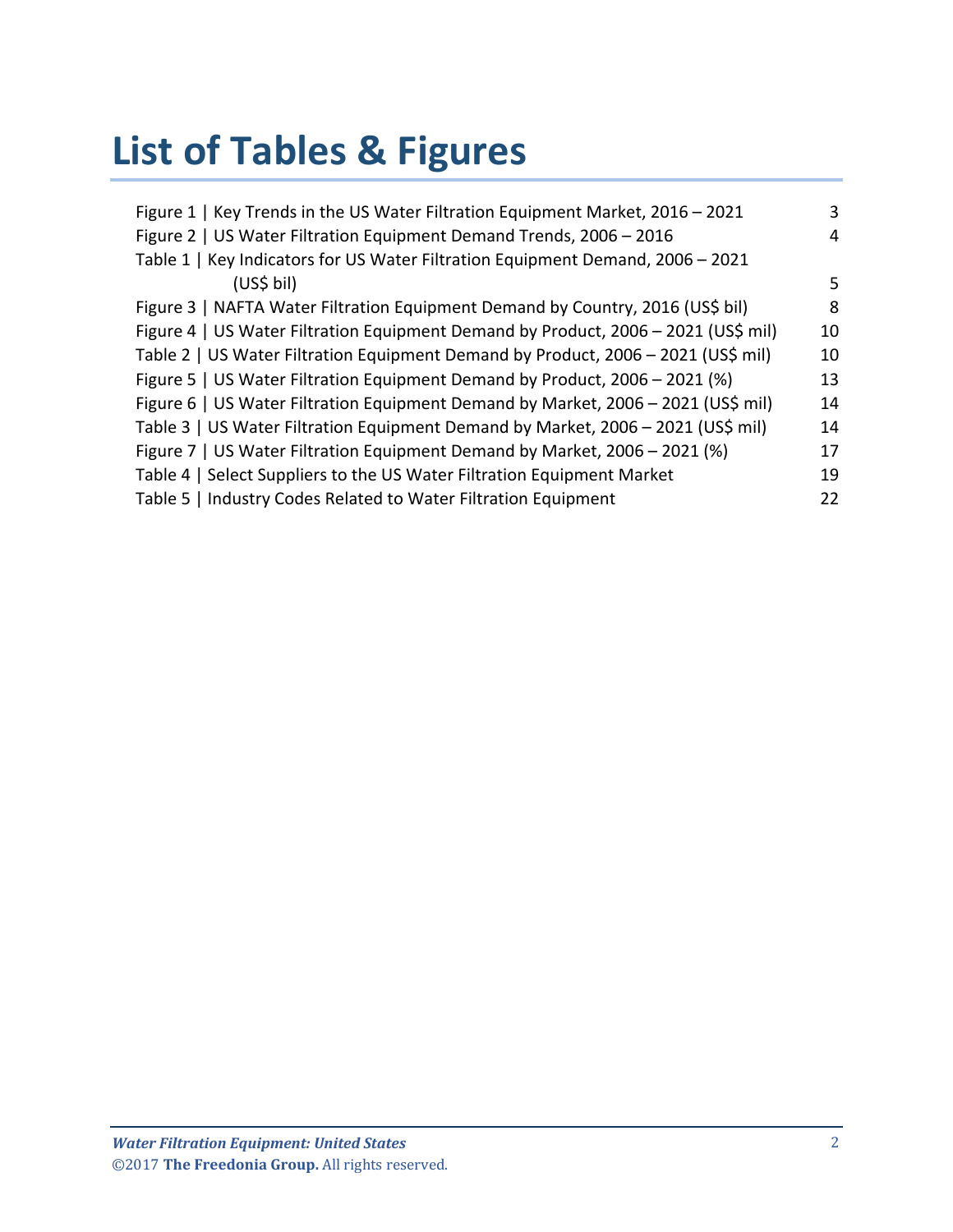## <span id="page-3-0"></span>**About This Report**

## <span id="page-3-1"></span>**Scope & Method**

This report forecasts to 2021 US water filtration equipment demand in nominal US dollars at the manufacturer level. Total demand is segmented by product in terms of:

- conventional filtration
- membranes

Total demand is also segmented by market as follows:

- municipal
- manufacturing
- commercial and residential
- oil and gas
- other markets such as power generation, aquaculture and agriculture, and mining

To illustrate historical trends, total demand is provided in annual series from 2006 to 2016; the various segments are reported at five-year intervals for 2006, 2011, and 2016.

Excluded from the scope of this report are basic filtration screens, water treatment chemicals, other types of water treatment equipment such as disinfection equipment, and non-treatment equipment such as monitoring and metering systems, pipes and tanks, and pumps.

This report quantifies trends in various measures of growth and volatility. Growth (or decline) expressed as an average annual growth rate (AAGR) is the least squares growth rate, which takes into account all available datapoints over a period. The volatility of datapoints around a least squares growth trend over time is expressed via the coefficient of determination, or  $r^2$ . The most stable data series relative to the trend carries an  $r^2$  value of 1.0; the most volatile – 0.0. Growth calculated as a compound annual growth rate (CAGR) employs, by definition, only the first and last datapoints over a period. The CAGR is used to describe forecast growth, defined as the expected trend beginning in the base year and ending in the forecast year. Readers are encouraged to consider historical volatility when assessing particular annual values along the forecast trend, including in the forecast year.

Key macroeconomic indicators are also provided with quantified trends. Other various topics, including profiles of pertinent leading suppliers, are covered in this report. A full outline of report items by page is available in the Table of Contents.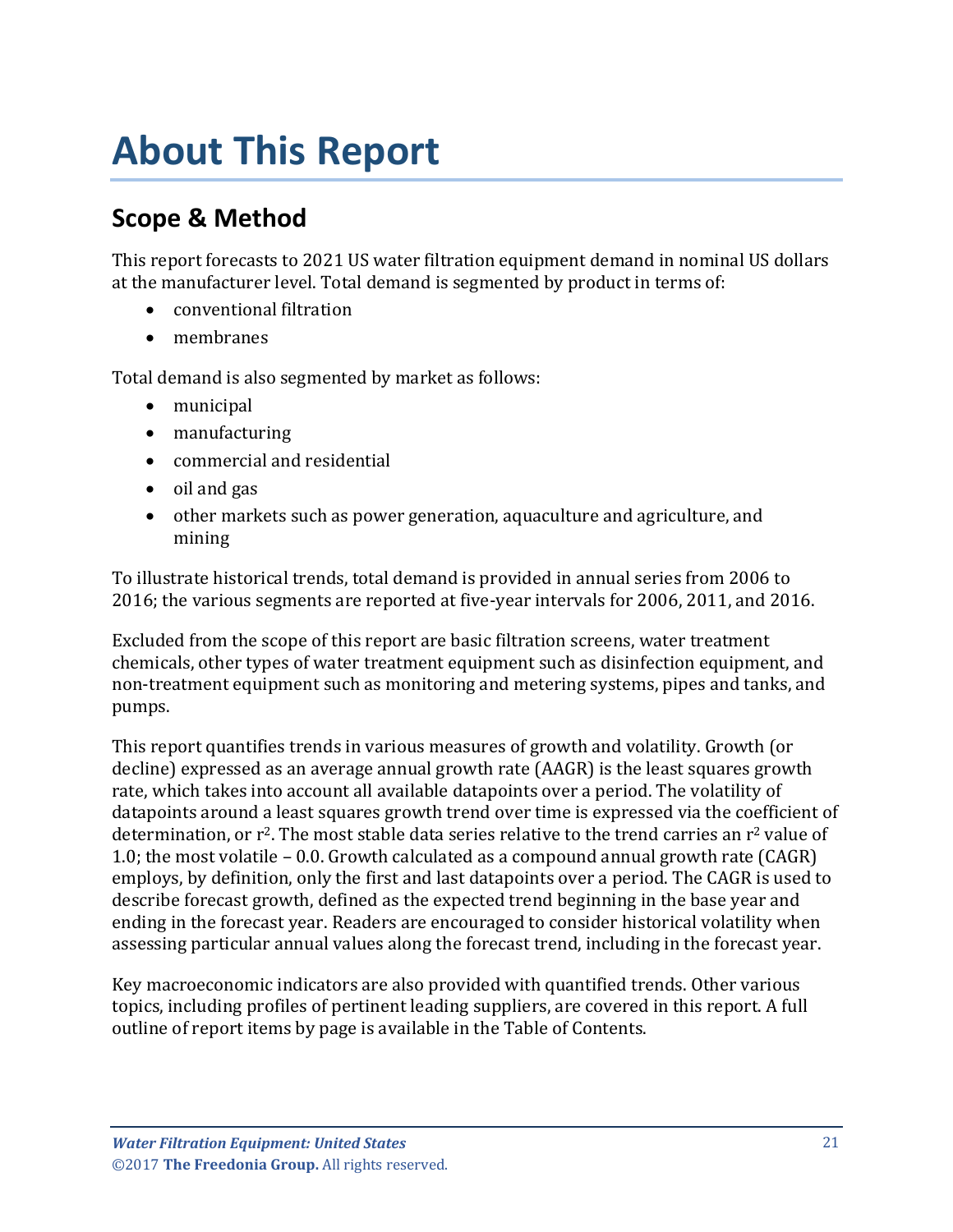### <span id="page-4-0"></span>**Sources**

*Water Filtration Equipment: United States* (FF70037) is based on *[Global Water Filtration](http://www.freedoniagroup.com/DocumentDetails.aspx?ReferrerId=FL-FOCUS&studyid=3568)  [Equipment Markets,](http://www.freedoniagroup.com/DocumentDetails.aspx?ReferrerId=FL-FOCUS&studyid=3568)* a comprehensive industry study published by The Freedonia Group. Reported findings represent the synthesis and analysis of data from various primary, secondary, macroeconomic, and demographic sources including:

- firms participating in the industry, and their suppliers and customers
- government/public agencies
- national, regional, and international non-governmental organizations
- trade associations and their publications
- the business and trade press
- indicator forecasts by The Freedonia Group
- the findings of other reports and studies by The Freedonia Group

Specific sources and additional resources are listed in the Resources section of this publication for reference and to facilitate further research.

## <span id="page-4-1"></span>**Industry Codes**

<span id="page-4-2"></span>

| Table 5   Industry Codes Related to Water Filtration Equipment                                    |                                                                                     |            |                                                      |  |
|---------------------------------------------------------------------------------------------------|-------------------------------------------------------------------------------------|------------|------------------------------------------------------|--|
| <b>NAICS/SCIAN 2007</b>                                                                           |                                                                                     | <b>SIC</b> |                                                      |  |
| <b>North American Industry Classification System</b><br><b>Standard Industrial Classification</b> |                                                                                     |            |                                                      |  |
| 212322                                                                                            | <b>Industrial Sand Mining</b>                                                       | 1446       | Industrial Sand                                      |  |
| 221310                                                                                            | Water Supply and Irrigation Systems                                                 | 1781       | Water Well Drilling                                  |  |
| 237110                                                                                            | Water and Sewer Line and Related Structures<br>Construction                         | 3569       | General Industrial Machinery and Equipment,<br>NEC.  |  |
| 327112                                                                                            | Vitreous China, Fine Earthenware, and Other<br><b>Pottery Product Manufacturing</b> | 3589       | Service Industry Machinery, NEC                      |  |
| 333319                                                                                            | Other Commercial and Service Industry<br><b>Machinery Manufacturing</b>             | 4941       | Water Supply                                         |  |
|                                                                                                   |                                                                                     | 9511       | Air and Water Resource and Solid Waste<br>Management |  |

Source: US Census Bureau

## **Copyright & Licensing**

The full report is protected by copyright laws of the United States of America and international treaties. The entire contents of the publication are copyrighted by The Freedonia Group.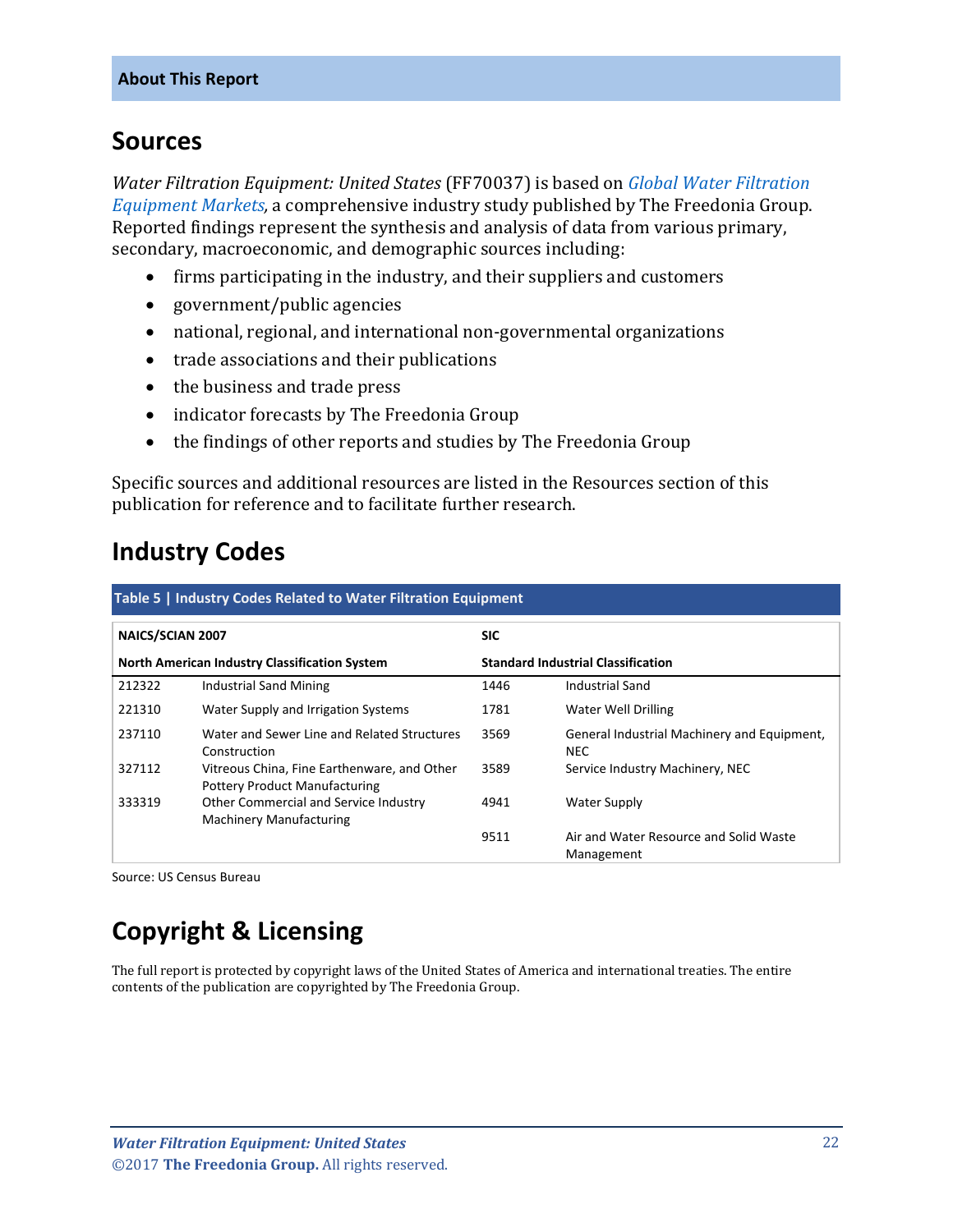### <span id="page-5-0"></span>**Resources**

#### **The Freedonia Group**

 *[Global Water Filtration Equipment Markets,](http://www.freedoniagroup.com/DocumentDetails.aspx?ReferrerId=FL-FOCUS&studyid=3568)* November 2017 **[Freedonia Industry Studies](http://www.freedoniagroup.com/Home.aspx?ReferrerId=FL-Focus)**  *[Global Water Disinfection Equipment Market](http://www.freedoniagroup.com/DocumentDetails.aspx?ReferrerId=FL-FOCUS&studyid=3563)*, August 2017  *[Global Water Treatment Chemicals Market,](http://www.freedoniagroup.com/DocumentDetails.aspx?ReferrerId=FL-FOCUS&studyid=3537)* June 2017  *[Drilling Fluids & Chemicals Market in the US,](http://www.freedoniagroup.com/DocumentDetails.aspx?ReferrerId=FL-FOCUS&studyid=3515)* May 2017  *[Global Air & Fluid Filters Market,](http://www.freedoniagroup.com/DocumentDetails.aspx?ReferrerId=FL-FOCUS&studyid=3443)* January 2017  *[Biocides Market in the US,](http://www.freedoniagroup.com/DocumentDetails.aspx?ReferrerId=FL-FOCUS&studyid=3457)* December 2016  *[Wood Preservative Market in the US,](http://www.freedoniagroup.com/DocumentDetails.aspx?ReferrerId=FL-FOCUS&studyid=3456)* November 2016  *[Activated Carbon,](http://www.freedoniagroup.com/DocumentDetails.aspx?ReferrerId=FL-FOCUS&studyid=3467)* October 2016  *[Specialty Surfactants,](http://www.freedoniagroup.com/DocumentDetails.aspx?ReferrerId=FL-FOCUS&studyid=3448)* August 2016  *[Solvents,](http://www.freedoniagroup.com/DocumentDetails.aspx?ReferrerId=FL-FOCUS&studyid=3429)* July 2016  *[Industrial & Institutional \(I&I\) Cleaning Chemicals,](http://www.freedoniagroup.com/DocumentDetails.aspx?ReferrerId=FL-FOCUS&studyid=3424)* June 2016  *[Air & Fluid Filters,](http://www.freedoniagroup.com/DocumentDetails.aspx?ReferrerId=FL-FOCUS&studyid=3379)* April 2016  *[Corrosion Inhibitors,](http://www.freedoniagroup.com/DocumentDetails.aspx?ReferrerId=FL-FOCUS&studyid=3409)* April 2016  *[World Activated Carbon,](http://www.freedoniagroup.com/DocumentDetails.aspx?ReferrerId=FL-FOCUS&studyid=3404)* April 2016  *[World Consumer Water](http://www.freedoniagroup.com/DocumentDetails.aspx?ReferrerId=FL-FOCUS&studyid=3360) Treatment Systems,* January 2016 **[Freedonia Focus Reports](https://www.freedoniafocusreports.com/redirect.asp?progid=89534&url=/)**

 *[Activated Carbon: United States](https://www.freedoniafocusreports.com/Activated-Carbon-United-States-FF35050/) [Air & Fluid Filters: United States](https://www.freedoniafocusreports.com/Air-Fluid-Filters-United-States-FF70012/) [Alkalies & Chlorine: United States](https://www.freedoniafocusreports.com/Alkalies-Chlorine-United-States-FF35010/) [Bottled Water: United States](https://www.freedoniafocusreports.com/Bottled-Water-United-States-FF10011/) [Drilling Fluids & Chemicals: United States](https://www.freedoniafocusreports.com/Drilling-Fluids-Chemicals-United-States-FF35112/) [Global Water Treatment Chemicals](https://www.freedoniafocusreports.com/Global-Water-Treatment-Chemicals-FW35039/) [Manufacturing: United States](https://www.freedoniafocusreports.com/Manufacturing-United-States-FF70032/) [Specialty Biocides: United States](https://www.freedoniafocusreports.com/Specialty-Biocides-United-States-FF35011/) [Water Disinfection Equipment: United States](https://www.freedoniafocusreports.com/Water-Disinfection-Equipment-United-States-FF35066/) [Water Treatment Chemicals: United States](https://www.freedoniafocusreports.com/Water-Treatment-Chemicals-United-States-FF35039/) [Water: United States](https://www.freedoniafocusreports.com/Water-United-States-FF95025/)*

#### **Freedonia [Custom Research](http://www.freedoniagroup.com/CustomResearch.aspx?ReferrerId=FL-Focus)**

#### **Trade Publications**

*Treatment Plant Operator Water & Wastes Digest Water & Wastewater Treatment Water Intelligence Online Water Online*